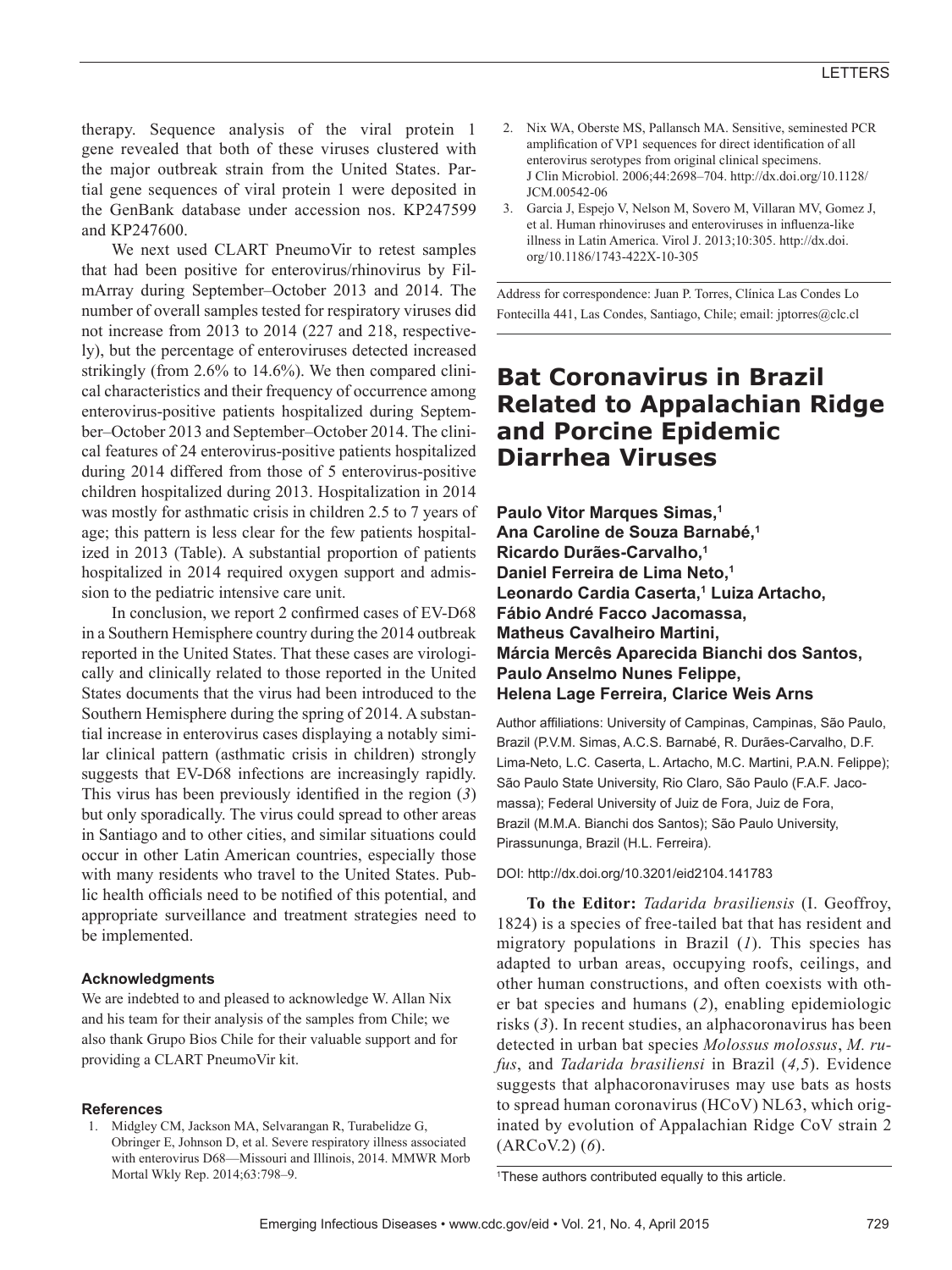### LETTERS

In this study, a total of 20 anal and tracheal swab samples from 10 bats (*T. brasiliensis*) were collected at the Jequitibás Wood, in Campinas, São Paulo State, Brazil (22°54′31.34′′S 47°02′58.01′′W). We extracted viral genetic material using the RNA Extraction Mini Kit (QIAGEN, Hilden, Germany) and synthesized cDNA using random primers from the High Capacity cDNA Reverse Transcription Kit (Applied Biosystems, Foster City, CA, USA), following the manufacturer's protocol.

Samples were analyzed by conventional reverse transcription PCR assays using panCoV primers targeting a 215-bp replicase fragment as previously described (*7*) with slight modifications to include more cycles and less extension time in order to obtain more PCR products. Sequencing reactions on a Pancoronavirus-positive anal swab sample (*7*) were performed at Central Laboratory of High Performance Technologies in Life Sciences (LaCTAD) at UNICAMP (http://www.lactad.unicamp.br) using an automated sequencer (3730xl DNA Analyzer; Applied Biosystems).

The chromatograms were edited using the program UGENE version 1.14 (UGENE, http://ugene.unipro.ru/ forum/YaBB.pl?num=1407749393) and evaluated using Phred scores for base calling. Alignment was made with ClustalW v.2.1 software (http://www.clustal.org> implemented on Linux command line interface, and a similarity matrix was generated with sequences retrieved from the GenBank database. A 144-nt fragment of the replicase gene was obtained after editing, and phylogenetic analysis was performed after determining the best evolution model by using the jModelTest2 software (https://code.google. com/p/jmodeltest2/). Different CoV sequences were included to represent the genera *Alpha-, Beta-, Gamma-*, and *Deltacoronavirus*. Clustering with the ARCoV.2 and porcine epidemic diarrhea virus (PEDV) was obtained using the maximum-likelihood (ML) method after 1,000 Shimodaira-Hasegawa–like support values with the general time-reversible model and category approximation in 20 rates category in a gamma distribution (online Technical Appendix Figure, panel A, http://wwwnc.cdc.gov/EID/ article/21/4/14-1783-Techapp1.pdf) and neighbor-joining methods under Kimura-2-parameter and 1,000 replicates of bootstrap (online Technical Appendix Figure, panel B).

Subsequently, metagenomic analysis was made by creating a pool of the 10 bat samples. Samples were resuspended in Dulbecco Modified Eagle Medium (Life Technologies-GIBCO, Grand Island, NY, USA) and filtered through 0.22 µm. The recovered sample was then treated with DNase (Invitrogen, Carlsbad, CA, USA) to remove contaminating DNA and with Proteinase K (Invitrogen) to eliminate inhibitors and to disrupt viral capsids. Samples were then subjected to RNA extraction (QIAGEN) and sent to the sequencing core facility. Sequencing was performed on Illumina HiSeq2500 instrument by using the  $2\times100$  bp kit according to manufacturer's instructions.

Through these analyses, we obtained 34,409,110 reads, of which 76.47% had quality index  $\geq 30$ . The contigs were assembled by de novo genome assembly (blastx E-value  $\leq 1^{-5}$  (*8*) generating 10.742 scaffolds: 35 matches for coronaviruses (using the Coronavirus Database, http:// covdb.microbiology.hku.hk), 3 matches for PEDV, and 2 matches for HCoV-NL63 (both using the UniProt database, http://www.uniprot.org) (online Technical Appendix). The sequences obtained had 87.5% (126/144) nucleotide identity with ARCoV.2, an unclassified alphacoronavirus (GenBank accession no. JX537912) for which a zoonotic role has been suggested (*6*). Preliminary analysis indicated good coverage of the polymerase region of the ARCoV.2 reference sequence by the reads (quality index >40) by using reference assembly against CoV complete genomes. This finding reinforces the hypothesis of this viral agent in the specimens analyzed. Moreover, molecular assays are under way in our laboratory to elucidate the alternative hypothesis of PEDV presence in bats in Brazil.

In summary, we found that a CoV detected in *T. brasiliensis* bats in Brazil has close phylogenetic relationships to ARCoV.2 and PEDV. Considering the zoonotic impact of these viral agents on the emergence of new diseases in animal and human populations, we believe that both results may strongly contribute to a better understanding of the molecular eco-epidemiology of these alphacoronaviruses. The reconstruction of their evolutionary history to trace their occurrence in humans and in bat populations as well as in other animals is being conducted to clarify their evolutionary pathway.

#### **Acknowledgments**

This work was supported by FAPESP (grant 2011/50919-5) and CNPq (grant 307738/2011-6).

### **References**

- 1. Armstrong K. Brazilian free-tailed bat (*Tadarida brasiliensis*). Mamm Species. 2008;4:1–6 [cited 2014 Dec 12]. http://www.cfr.msstate.edu/wildlife/mammals/pdf/ Brazilianfree-tailedbat.pdf
- 2. Wilkins KT. *Tadarida brasiliensis*. Mamm Species. Oxford University Press. 1989;331:1–10. http://dx.doi. org/10.2307/3504148
- 3. Scheffer KC, Carrieri ML, Albas A, Santos HCP, Kotait I, Ito FH. Rabies virus in naturally infected bats in the state of São Paulo, southeastern Brazil. Rev Saude Publica. 2007;41:389–95. http://dx.doi.org/10.1590/ S0034-89102007000300010
- 4. Góes LGB, Ruvalcaba SG, Campos AA, Queiroz LH, De Carvalho C, Jerez JA, et al. Novel bat coronaviruses, Brazil and Mexico. Emerg Infect Dis. 2013;19:1711–3. http://dx.doi.org/10.3201/eid1910.130525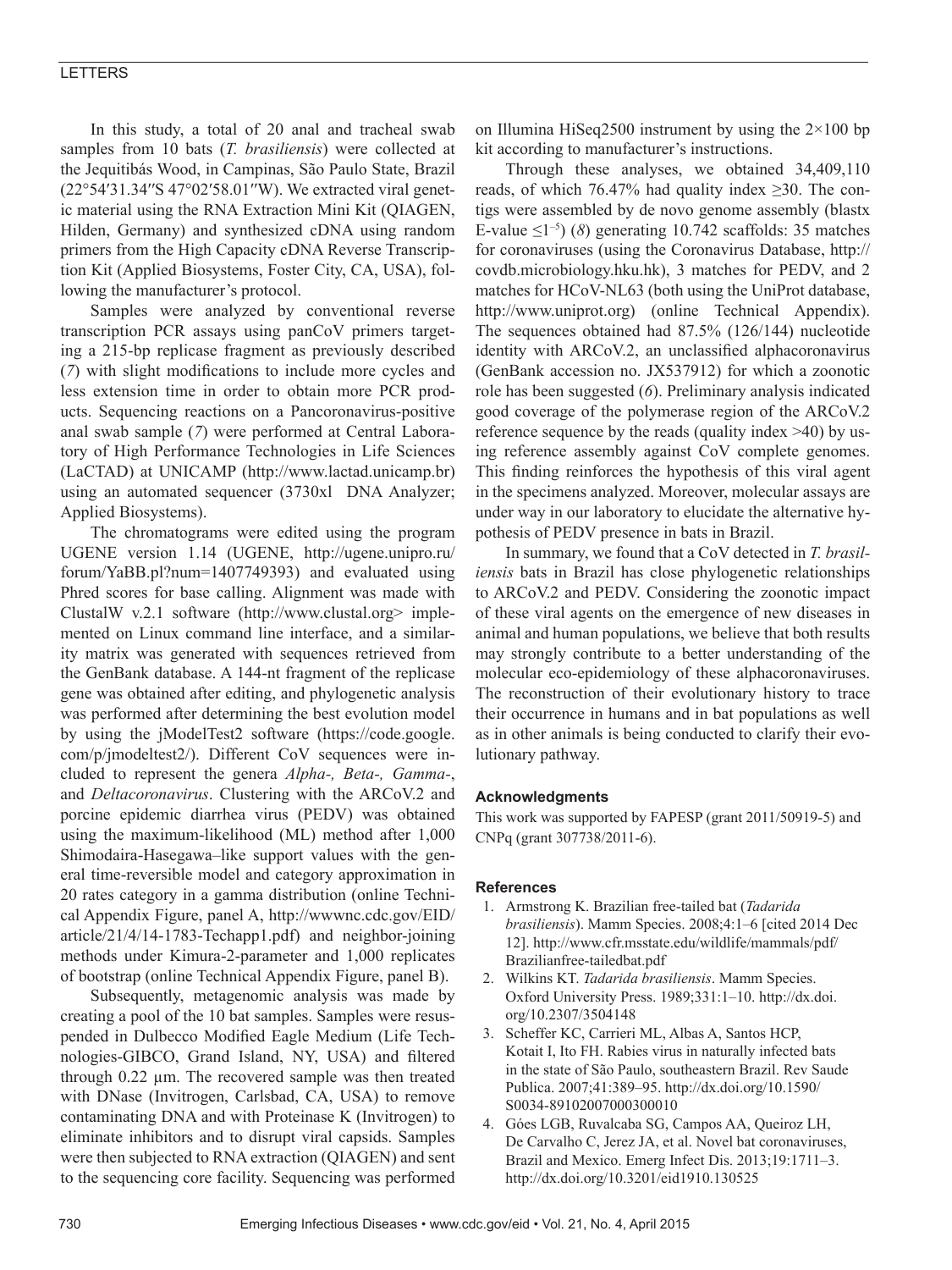- 5. Lima FE, Campos FS, Filho H, Batista HB, Junior P, Cibulski SP, et al. Detection of *Alphacoronavirus* in velvety free-tailed bats (*Molossus molossus*) and Brazilian free-tailed bats (*Tadarida brasiliensis*) from urban areas of Southern Brazil. Virus Genes. 2013;47:164–7. http://dx.doi.org/10.1007/s11262-013-0899-x
- 6. Huynh J, Li S, Yount B, Smith A, Sturges L, Olsen JC, et al. Evidence Supporting a Zoonotic Origin of Human Coronavirus Strain NL63. J Virol. 2012;86:12816–25 . http://dx.doi.org/10.1128/JVI.00906-12
- 7. Vijgen L, Moes E, Keyaerts E, Li S, Van Ranst M. A pancoronavirus RT-PCR assay for detection of all known coronaviruses. Methods in Molecular Biology. 2011; 454:3–12. http://dx.doi.org/10.1007/978-1-59745-181-9\_1
- 8. Peng Y, Henry CM. Leung, S. M. Yiu, Francis Y. L. Chin. IDBA-UD: a de novo assembler for single-cell and metagenomic sequencing data with highly uneven depth. Bioinformatics. 2012;28:1420–8. http://dx.doi.org/10.1093/ bioinformatics/bts174

Address for correspondence: Clarice Weis Arns, State University of Campinas, Institute of Biology R. Monteiro Lobato, 255 Cidade Zeferino Vaz, Campinas, São Paulo, 13083862 Brazil; email: arns@unicamp.br

### **Tandem Repeat Insertion in African Swine Fever Virus, Russia, 2012**

### **Katja V. Goller,1 Alexander S. Malogolovkin,1 Sergey Katorkin, Denis Kolbasov, Ilya Titov, Dirk Höper, Martin Beer, Günther M. Keil, Raquel Portugal, Sandra Blome**

Author affiliations: Friedrich-Loeffler-Institut, Greifswald, Insel Riems, Germany (K.V. Goller, D. Höper, M. Beer, G.M. Keil, R. Portugal, S. Blome); National Research Institute for Veterinary Virology and Microbiology, Pokrov, Russia (A.S. Malogolovkin, S. Katorkin, D. Kolbasov, I. Titov

### DOI: http://dx.doi.org/10.3201/eid2104.141792

**To the Editor:** The recent introduction of African swine fever virus (ASFV) into the European Union (http://www.oie.int/animal-health-in-the-world/the-worldanimal-health-information-system/data-after-2004-wahid/) has caused serious concern in pig industries in Europe and their trade partners. African swine fever is one of the most feared infections that can affect pig industries because no vaccine is available and the socioeconomic effect of an outbreak would be serious (*1*). Therefore, early detection and coordinated countermeasures are urgently needed. For these countermeasures, information on disease dynamics and evolution is mandatory. In this respect, molecular

epidemiology can be used to trace virus spread and transmission pattern.

Because it is a DNA virus, ASFV evolves rather slowly, and the use of routine genome fragments (variable region of the B646L gene and parts of the E183L gene) for partial sequencing has so far shown 100% identity among strains found in Russia (*2*) and the neighboring countries (*3*). Thus, the resolution power of these approaches is too low for in-detail analyses, which depend on information regarding larger genome fragments or whole genomes.

In 2014, an insertion of a tandem repeat sequence (TRS) in the intergenic region between the I73R and the I329L protein genes was found in ASFV strains from Poland and Lithuania (*3*). This TRS insertion was also found in ASFV strains from Ukraine in July 2012 and from Belarus in June 2013, but not in strains from Russia, Georgia, or Azerbaijan. Gallardo et al. (*3*) concluded that ASFV strains in Lithuania and Poland most likely originated from Belarus. However, these authors indicated that for a full understanding of evolution and spread, additional sequence analyses would be needed, especially from regions of Russia bordering Belarus and Ukraine. We report information for 3 additional sequences from ASFV strains from Russia that were analyzed for the previously-mentioned TRS insertion on the basis of full-genome sequences.

These ASFV strains originated from domestic pigs from the Tulskaya oblast (Tula06/2012), the Tverskaya oblast Kashinskiy district (Kashinskiy 09/2012), and the Tverskaya oblast (Tver06/2012) in 2012. Genome sequences were obtained by using a primer-walking method that was adapted from Portugal et al. (*4*). Resulting PCR products were subjected to next-generation sequencing by using the MiSeq platform (Illumina, San Diego, CA, USA). Raw sequence data were analyzed and assembled by using Genome Sequencer software version 2.6 (Roche, Mannheim, Germany). Additional sequences of the intergenic region of 17 virus isolates from domestic pigs and wild boar from Russia were obtained by using conventional PCR, and amplicons were directly sequenced by using a 3130x1 Genetic Analyzer (Applied Biosystems, Foster City, CA, USA) according to the manufacturer's recommendations.

Chromatograms were manually edited and assembled by using CAP3 (http://pbil.univ-lyon1.fr/cap3.php). All nucleotide sequences of ASFV isolates obtained in this study were deposited in GenBank under accession nos. KP137625–KP137644. In the alignment, other published sequences available in GenBank from Poland, Lithuania, Belarus, Ukraine, Armenia, Azerbaijan, Russia, and Georgia were included (online Technical Appendix, http://wwwnc. cdc.gov/EID/article/21/4/14-1792-Techapp1.pdf). Sequence alignment was performed by using the ClustalW algorithm (http://www.clustal.org) as implemented in Geneious version 7.1.7 (Biomatters Ltd., Auckland, New Zealand).

<sup>1</sup> These authors contributed equally to this article.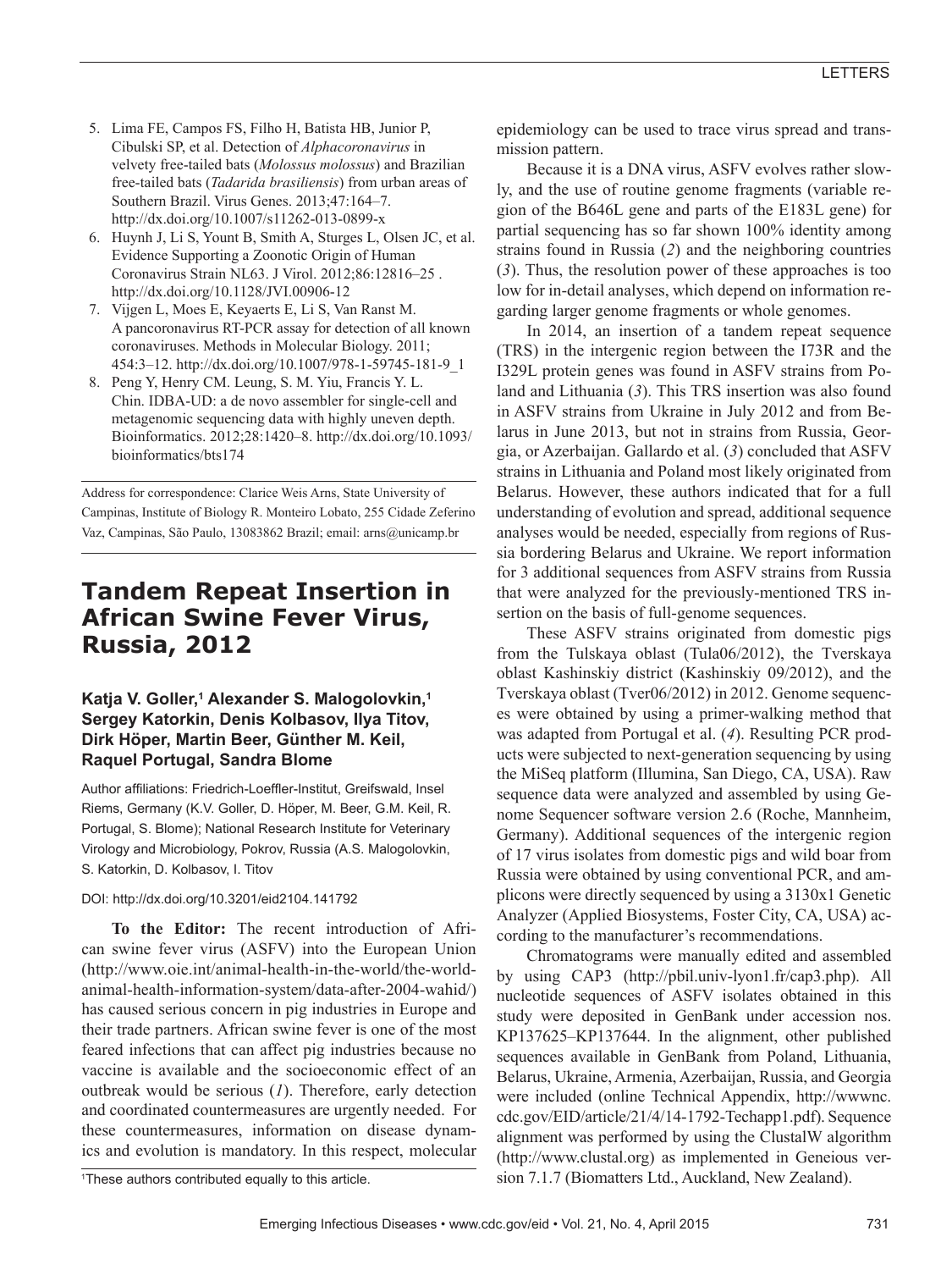# Coronavirus in Bats shows Relationship to Appalachian Ridge and Porcine Epidemic Diarrhea Viruses, Brazil

## **Technical Appendix**



Figure: Phylogenetic trees obtained with the Maximum likelihood (using FastTree 2.1.7 software) A) and Neighbor-Joining (using MEGA v6.0) B) methods for the partial RdRp gene (144 bp). The sequences of this study are highlighted in blue with the name *UNICAMP\_bat\_BR\_14* (submitted to GenBank under the